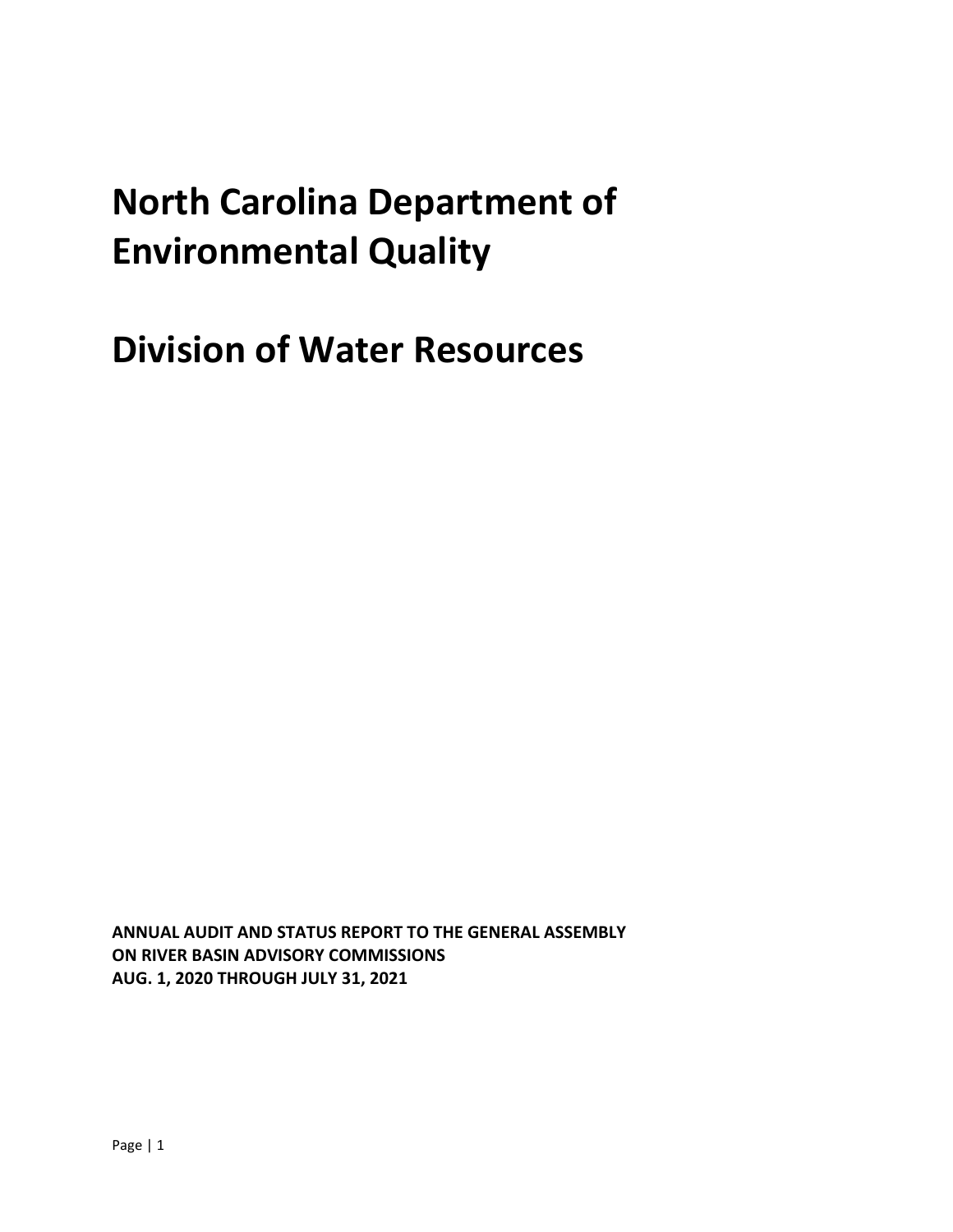### Executive Summary

The N.C. General Assembly established three river basin advisory commissions by statute: the Catawba/Wateree River Basin Advisory Commission, the Roanoke River Basin Advisory Commission, and the Yadkin/Pee Dee River Basin Advisory Commission.

The Roanoke River Basin Commission was created in 2002, with the passage of Session Law 2002-177. The Catawba/Wateree River Basin Commission and Yadkin/Pee Dee River Basin Commission were created two years later in 2004, with the passage of Session Law 2004-83.

The following figure highlights the three river basins.



The commissions were established for two primary reasons:

- 1. To provide a forum for discussion of issues related to water and other natural resources in the basin, and
- 2. To provide guidance and recommendations regarding the use, stewardship and enhancement of the natural resources in the basin for the purposes of integrated river basin management.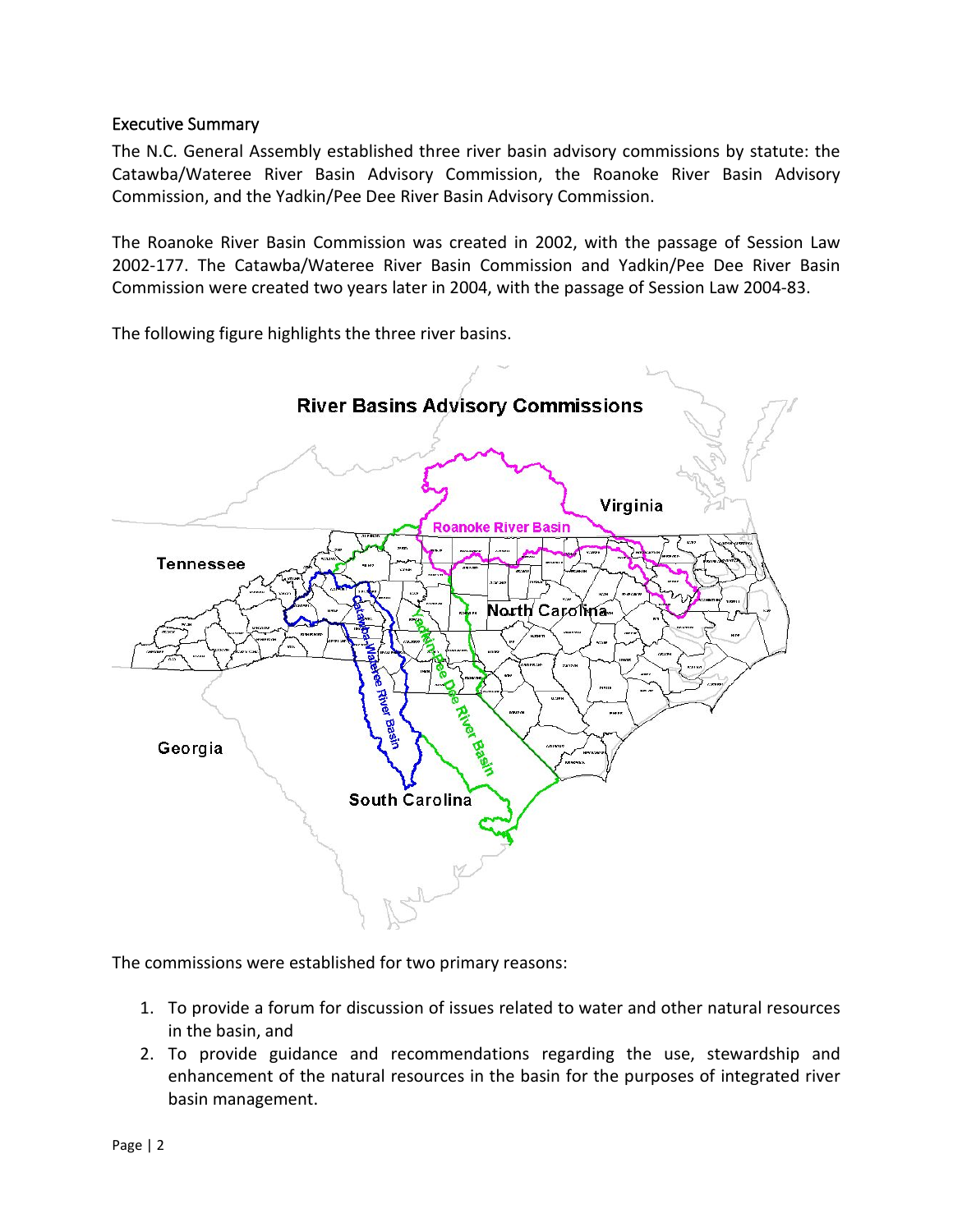The N.C. Division of Water Resources maintains a website of relevant information about the three commissions. To see this information, go to [http://portal.ncdenr.org/web/wq/river-basin](http://portal.ncdenr.org/web/wq/river-basin-advisory-commissions)[advisory-commissions.](http://portal.ncdenr.org/web/wq/river-basin-advisory-commissions)

### Catawba/Wateree River Basin Advisory Commission

The Catawba/Wateree River Basin Advisory Commission is comprised of 15 members and includes eight legislative representatives from North and South Carolina. The remaining members include representatives from Duke Energy, a South Carolina water/sewer utility, South Carolina's lake homeowners' association, a nonprofit land conservation trust from North Carolina, Charlotte Regional Partnership, lake marine commissions, and advisory members.

The Catawba/Wateree River Basin Advisory Commission did not meet between August 1, 2020 and July 31, 2021. There are currently no meetings scheduled for 2021.

The N.C. Division of Water Resources provides staffing and assistance to the commission. There were no expenses for the period of August 1, 2020 to July 31, 2021.

The division maintains a website for the commission where meeting agendas, meeting summaries, speaker presentations and other relevant information are available to interested parties. To see this information, go to [https://deq.nc.gov/about/divisions/water](https://deq.nc.gov/about/divisions/water-resources/planning/basin-planning/water-resource-plans/catawba-river-basin/catawba-wateree-basin-advisory-commission)[resources/planning/basin-planning/water-resource-plans/catawba-river-basin/catawba](https://deq.nc.gov/about/divisions/water-resources/planning/basin-planning/water-resource-plans/catawba-river-basin/catawba-wateree-basin-advisory-commission)[wateree-basin-advisory-commission.](https://deq.nc.gov/about/divisions/water-resources/planning/basin-planning/water-resource-plans/catawba-river-basin/catawba-wateree-basin-advisory-commission)

#### Roanoke River Basin Bi-State Commission

The Roanoke River Bi-State Commission is comprised of 18 members and includes 12 legislative representatives from North Carolina and Virginia, as well as three non-legislative members from each state.

The Roanoke River Basin Bi-State Commission did not meet between August 1, 2020 to July 31, 2021. There are currently no meetings scheduled for 2021. The next meeting is tentatively slated to be hosted by Virginia.

The NC delegation of the Roanoke Bi-State Commission is currently fully represented.

The N.C. Division of Water Resources provides staffing and assistance to the commission and the committee. There were no expenses for the period of August 1, 2020 to July 31, 2021. The division maintains a website for the commission where meeting agendas, meeting summaries, speaker presentations and other relevant information are available to interested parties, at [https://deq.nc.gov/roanoke.](https://deq.nc.gov/roanoke)